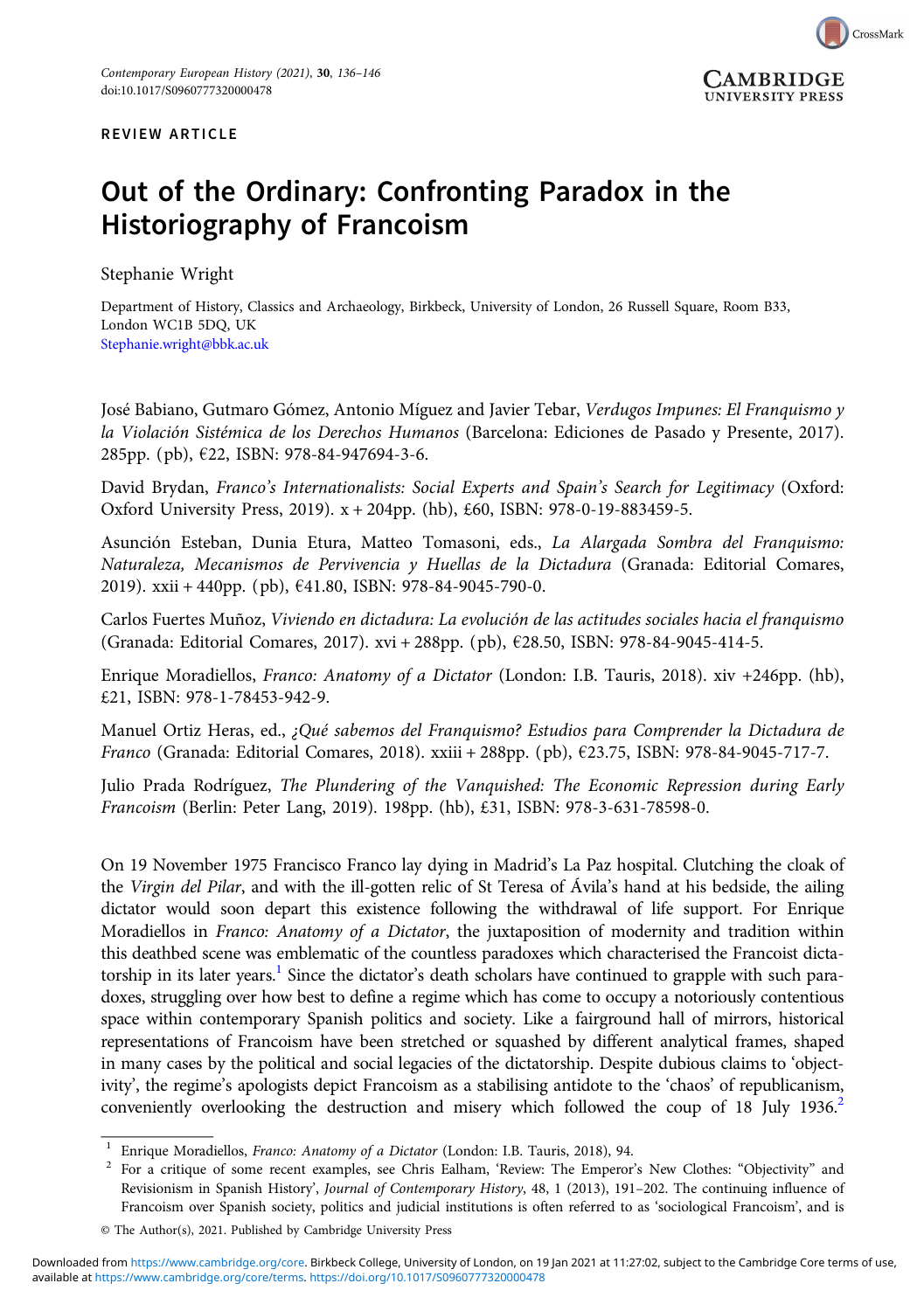Meanwhile, those who seek justice for the regime's victims continue to emphasise the repressive nature of the dictatorship.<sup>3</sup> Though an important component of Francoism's modus operandi, repression does not, by itself, help us to fully understand Francoism's long-term survival or the consent it secured from millions of ordinary Spaniards. The titles under review reflect an increasing willingness to confront Francoism's many contradictions head-on, and to regard the paradoxical nature of the regime not as a conceptual knot to be disentangled, but as a historiographical problem in itself.<sup>4</sup> Historians exploring the experiences of 'ordinary' people have proved particularly adept at addressing such complexities, as have scholars adopting comparative or transnational frameworks which reach beyond traditional emphasis on fascist Italy and Nazi Germany. The titles surveyed in this article offer a snapshot of recent developments in the field, while signposting potential avenues through which historians of Francoism might contribute to broader discussions within the historiography of modern Europe.

Enrique Moradiellos's Franco: Anatomy of a Dictator contributes to the already extensive literature on the political nature of Francoism. Despite its title, Franco is not so much a biography of the dictator himself but rather a dissection of his dictatorship from three angles: the man, the figure of the 'Caudillo' and the regime. One of the assets of this highly readable account is Moradiellos's detailed analysis of the origins of Franco's positioning as 'Caudillo' of Spain. The term 'caudillo', commonly used to refer to the commanders of Spain's nineteenth- and early twentieth-century colonial wars, was initially attributed to a number of leaders on the rebel side in the Spanish Civil War, before it crystallised into the singular, capitalised form upon Franco's ascendancy to the head of the rebellion in September 1936. Moradiellos pays particular attention to the role of Francoist jurists in legitimising the notion of 'charismatic personality' (in the Weberian sense) as the basis for Franco's authority. Legal scholars such as Luis del Valle Pascual insisted that in contrast to constitutional 'democracies of individuals', in an 'organic democracy' like Spain's, the head of state was chosen 'by the will expressed by the people by enthusiastic acclamation or by plebiscite' and would become 'supreme leader and director, commander and guide of the people'.<sup>5</sup> While having the advantage of bringing coherence to a regime balancing a number of competing factions, the 'charismatic' nature of Franco's caudillaje ultimately contributed to the dictatorship's undoing. No amount of legal windowdressing could disguise the fact that a regime under which 'it is known who commands, but ignored who has the right to command' would always lack the moral legitimacy necessary to survive within the liberal and democratic contemporary West.<sup>6</sup>

Moradiellos then builds on this careful discussion of the 'Caudillo' to offer an authoritative assessment of Francoism, particularly its position within the broader context of twentieth-century European fascism. Contrary to the claims of some contemporary commentators, 'Caudillo' was not simply a 'bad translation of Führer', and Moradiellos underscores the limitations of fascism as an analytical framework for understanding the at once military, Catholic and traditionalist Francoist regime.<sup>7</sup> Offering an overview of the different ways in which Francoism has been conceptualised over the years, from Linz's 'authoritarian' thesis in the 1960s to the concept of a 'fascistized' regime more recently championed by Ismael Saz, Moradiellos concludes that 'the dominant perception now that [sic] it was a military dictatorship first fascistized and then transformed into an essentially authoritarian regime, despite

discussed in Emilio Silva Barrera, 'Todos somos franquismo sociológico' in Asunción Esteban, Dunia Etura, Matteo Tomasoni, eds., La Alargada Sombra del Franquismo: Naturaleza, Mecanismos de Pervivencia y Huellas de la Dictadura (Granada: Editorial Comares, 2019), 319–29. <sup>3</sup> José Babiano, Gutmaro Gómez, Antonio Míguez and Javier Tebar, Verdugos Impunes: El Franquismo y la Violación

Sistémica de los Derechos Humanos (Barcelona: Ediciones de Pasado y Presente, 2017).<br>1 Ismael Saz, 'Prólogo' in Carlos Fuertes Muñoz, Viviendo en dictadura: La evolución de las actitudes sociales hacia el fran-

quismo (Granada: Editorial Comares, 2017), xiii.<br>5 Moradiellos, Franco, 142.<br>6 Ibid., 146.<br>7 Salvador de Madariaga, *General, Márchase Usted* (New York: Ibérica, 1959), 15, cited in Moradiellos, Franco, 161.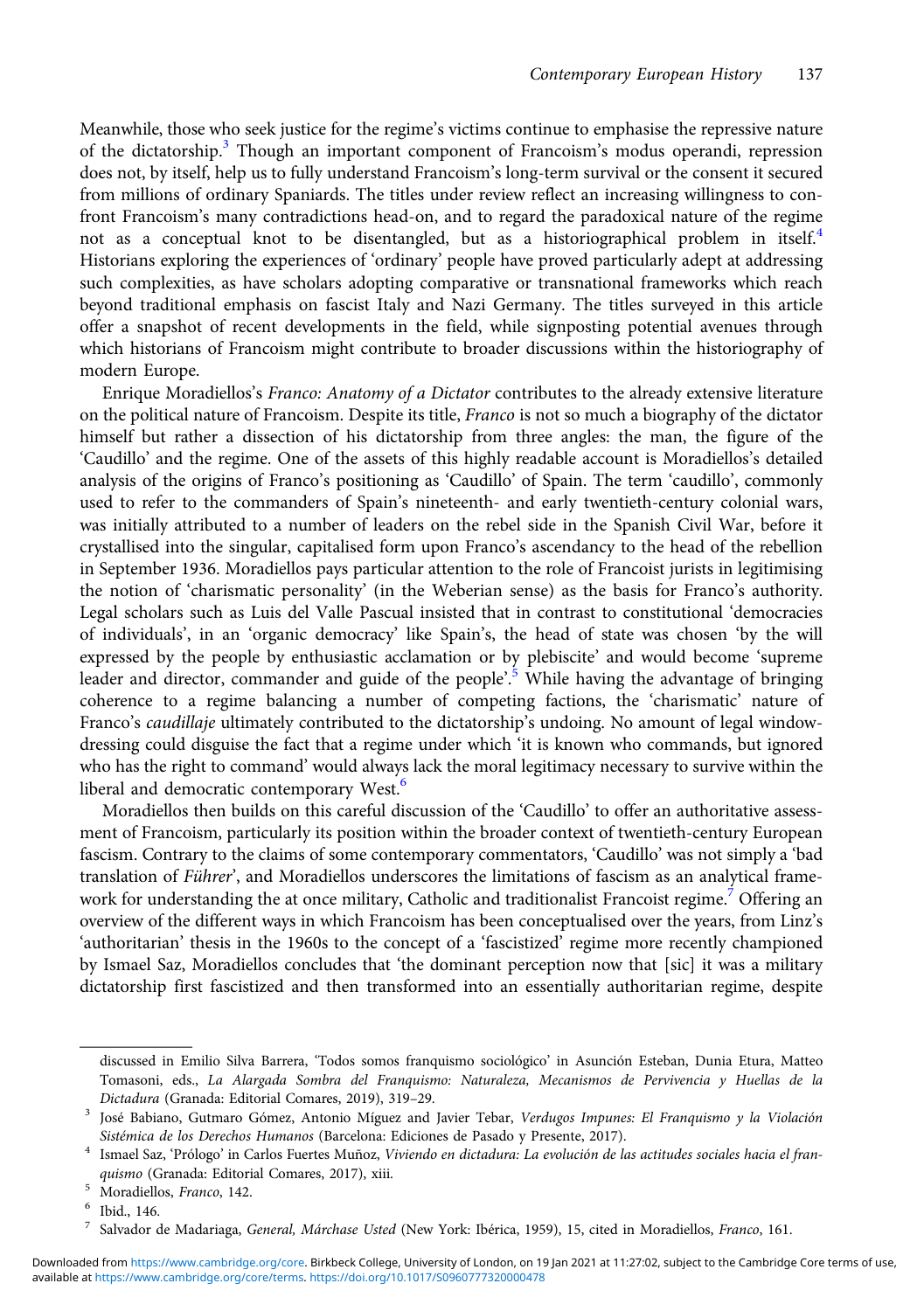the fascistic features which remained until the end'.<sup>8</sup> What is clear for Moradiellos is that throughout the twists and turns, stagnation and reinvention of Francoism, the only real defining constant of the regime as a political entity was 'the presence of General Franco as caudillo and dictator with sovereign powers' by the grace of God.<sup>9</sup>

While this conclusion is not innovative, as Moradiellos himself intimates in the book's final pages, what is particularly refreshing about *Franco* is its framing within current discussions over popular historical memory of the dictatorship.<sup>10</sup> While acknowledging the long political shadow of the regime, Moradiellos points to the surprising ambiguity of Spanish popular opinion towards Franco, 'quite unlike the Germans' demonization of Hitler'.<sup>11</sup> Despite his omnipresence over the course of nearly four decades, Moradiellos remarks upon Spaniards' 'virtual forgetting of the Caudillo', which he attributes not necessarily to 'the political cautiousness of the defeated left-wing', but rather to 'the ideological and historical anachronism of the extreme alternatives faced during the Civil War and the inability of Spanish citizens to identify with any of them personally, totally and exclusively'.<sup>12</sup> This draws attention to the nuances of Franco's (non?)legacy, and brings a sense of perspective to Spain's on-going historical memory wars while repositioning ordinary Spaniards at the centre of broader discussions of the dictatorship. Those looking for an exhaustive account of the dictator's life might still reach for Paul Preston's 1993 biography, but as a vivid and wonderfully succinct introduction to the dictator, the dictatorship and the public and historiographical discussions surrounding both of these, Franco: Anatomy of a Dictator will be of value to both academic and popular audiences.

The limitations of comparisons with Nazi Germany and fascist Italy are also raised by a number of contributors within the two edited collections under review. Conceived as a commemoration of the career of Professor Mª Encarna Nicolás Marín at the University of Murcia, Manuel Ortiz Heras's  $\mathcal{E}Qu\acute{e}$  sabemos del franquismo? does not engage with the professor's work in depth but rather frames itself as 'a sample of our work to pay her much deserved professional recognition'.<sup>13</sup> As such, the volume is underwhelming in its overall coherence, but does nonetheless contain some noteworthy contributions from its stellar cast of authors. In her chapter on social attitudes, for example, Ana Cabana Iglesias echoes Moradiellos, pointing to the need for more comparative histories of Francoism which move beyond classic comparisons with Nazi Germany and fascist Italy, to focus on Portugal or other southern European or even Latin American dictatorships. Indeed, despite striking cultural and historical similarities, there are to date few comparative studies of the Iberian dictatorships of the twentieth century, and, to my knowledge, not a single comparative social history of the Spanish and Portuguese cases.<sup>14</sup> Such comparative scholarship would not only help to reframe current discussions over the

<sup>8</sup> Moradiellos, Franco, 183. Juan J. Linz, 'An Authoritarian Regime: The Case of Spain', in Erik Nard and Yrjo Littunen, eds., Cleavages, Ideologies, and Party Systems (Helsinki: Westermarck Society, 1964); Ismael Saz, Fascismo y Franquismo (Valencia: Publicaciones de la Universidad de Valencia, 2004).

<sup>&</sup>lt;sup>9</sup> Moradiellos, *Franco*, 185.<br><sup>10</sup> Ibid., 197.<br><sup>11</sup> Ibid., 14.<br><sup>12</sup> Ibid., 9.<br><sup>13</sup> Manuel Ortiz Heras, ed., ¿Qué sabemos del Franquismo? Estudios para Comprender la Dictadura de Franco (Granada:

Editorial Comares, 2018), xvi.<br><sup>14</sup> It is worth noting that current works often consider Spain and Portugal in relation to Germany, Italy and the Second World War, rather than seeking to understand the Iberian cases on their own terms. Some examples of existing comparative works include Juan Carlos Jiménez, Franco y Salazar. La respuesta dictatorial a los desafíos de un mundo en cambio 1936–1968 (Madrid: Sílex Ediciones, 2019); Mario Márquez Chaves, La otra mirada: España y Portugal entre el eje y los aliados (Universidad de Extremadura, Servicio de Publicaciones, 2018); António Costa Pintos, A Sombra das Ditaduras. A Europa do Sul em Comparação (Lisbon: Imprensa de Ciências Sociais, 2013); António Costa Pinto and Aristotle Kallis, eds., Rethinking Fascism and Dictatorship in Europe (Hampshire: Palgrave Macmillan, 2014); Juan Carlos Jiménez Redondo, 'La narrativa geopolítica imperial de las dictaduras ibéricas: el régimen de Franco y la desaparición del Estado portugués de la India en 1961', Hispania: Revista española de historia, 79, 263 (2019), 815–46; Pedro Teixeira Pereira, 'Salazar y Franco, la política social ibérica (1933–1957)', Ph.D thesis, Universitat Autònoma de Barcelona, 2013; Rosa Maria Pardo Sanz, 'Las dictaduras ibéricas y el aliado americano en clave de modernización, 1945–1975', Historia y política: Ideas, procesos y movimientos sociales, 34 (2015), 147–79.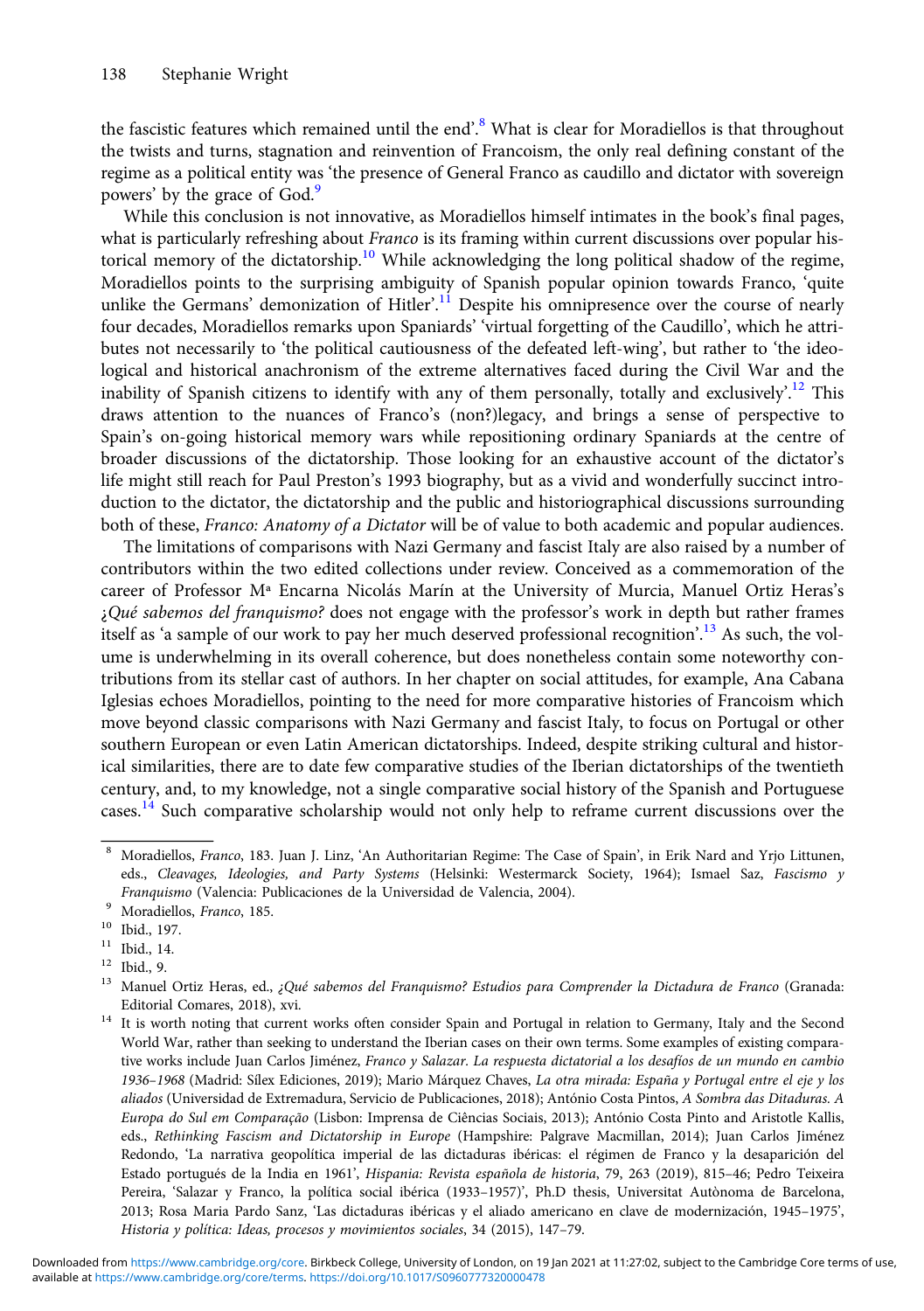nature of Francoism, but would also recentre the history of Spain within broader narratives of European and Atlantic history. Indeed, in his chapter, Antonio Cazorla Sánchez adopts a refreshingly broad comparative lens, widening the frame of analysis to include liberal regimes such as modern Britain and France, whose violence in the colonial context was not so far removed from the crimes of Francoism. Such comparisons do not absolve the Francoist regime of its crimes, but rather help us to reconsider Spanish exceptionalism within modern Europe. As for Franco's survival beyond his German and Italian allies, Cazorla points out that this reflected political developments in other non-belligerent European states in the Second World War, none of which experienced regime change in  $1945$ <sup>15</sup>

Similar thought provoking interventions appear in Asunción Esteban, Dunia Etura and Matteo Tomasoni's La alargada sombra del franquismo. Again, one might question the need for another 'state-of-the-field' collection which often repackages material published elsewhere (Moradiellos's chapter, for example, is a synthesis of the 'charismatic leadership' thesis outlined above), but there are some valuable pieces within the volume. These include an insightful chapter by Raquel Osborne Verdugo on gay writer and feminist Carmen Alcalde, and some helpful reflections from archivists María del Carmen Rial Quintela and Luis Miguel Rodríguez Alfageme on the many resources which remain untapped within Spain's military and provincial archives. In his article on National Catholicism, Alfonso Botti offers further reflections on the comparative approach, arguing for the need to expand our spatial-temporal lens when analysing National Catholicism to include the role of Catholicism in nationalisms beyond Spain, such as in Poland, Croatia and Argentina. At the same time, comparisons with Nazism remain present, particularly within contributions reflecting on the legacies of Francoism. In the prologue to the volume, for example, journalist Isaías Lafuente attempts to explain the apparent softening of Francoism over time, stating that if Hitler had remained in power for forty years, he would have murdered fewer Jews by the end simply because by then most 'would already have been dead'.<sup>16</sup> The comparative question speaks to the heart of debates over the nature of Francoism but also reveals tensions between academic scrutiny of the past and the activist imperatives of those seeking justice in the present. Nazism and fascism have become universal bywords for atrocity, and evoking such comparisons can be an effective strategy for communicating to non-academic audiences the injustices and, therefore, striking impunity of Francoist perpetrators of violence. Yet this kind of shorthand is limiting to historians seeking to understand the nature of the regime, its longevity and its fraught sociopolitical legacies. The issue here is not necessarily the German comparison in itself, but rather the underlying assumption that there was ever a full reckoning with the perpetrators of Nazism. In reality, beyond the political elite, most Nazi collaborators never faced justice either.<sup>17</sup> In Spain, where the roots of Franco's dictatorship were allowed to embed themselves over several generations, and where the transition relied not on revolution or dramatic defeat in war but on careful negotiation between new and old political elites, it is unsurprising that the perpetrators of Francoist violence have never been held to account.<sup>18</sup> By leaving the more misleading elements of the Nazi/fascist analytical framework behind, it is possible to discuss with greater honesty why many supported the regime, and why many still refuse to condemn it.<sup>19</sup>

<sup>&</sup>lt;sup>15</sup> Antonio Cazorla-Sánchez, 'Una sociedad y una dictadura europeas', in Manuel Ortiz Heras, ed., ¿Qué sabemos del Franquismo? Estudios para Comprender la Dictadura de Franco (Granada: Editorial Comares, 2018), 127. <sup>16</sup> Isaías Lafuente, 'Prólogo', in Asunción Esteban, Dunia Etura, Matteo Tomasoni, eds., La Alargada Sombra del

Franquismo: Naturaleza, Mecanismos de Pervivencia y Huellas de la Dictadura (Granada: Editorial Comares, 2019), xvii.<br><sup>17</sup> See, for example, Mary Fulbrook, Reckonings: Legacies of Nazi Persecution and the Quest for Justice

University Press, 2018). 18 On the terms and consequences of Spain's negotiated transition, see Paloma Aguilar, 'Justice, Politics and Memory in the Spanish Transition', in Alexandra Barahona De Brito, Carmen González Enriquez, and Paloma Aguilar, eds., The Politics of Memory and Democratisation (Oxford: Oxford University Press, 2003), 92-118.<br>Perhaps an illustrative example of a widespread reluctance to condemn the regime is that it took until 2015 for the Spanish

Royal Academy of History to recognise Franco as a 'dictator' in its biographical dictionary. Prior to this Franco was described as having 'erected a regime that was authoritarian, but not totalitarian'. See, for example, 'La Real Academia de la Historia modificará la definición de Franco', El País, 7 Apr. 2015.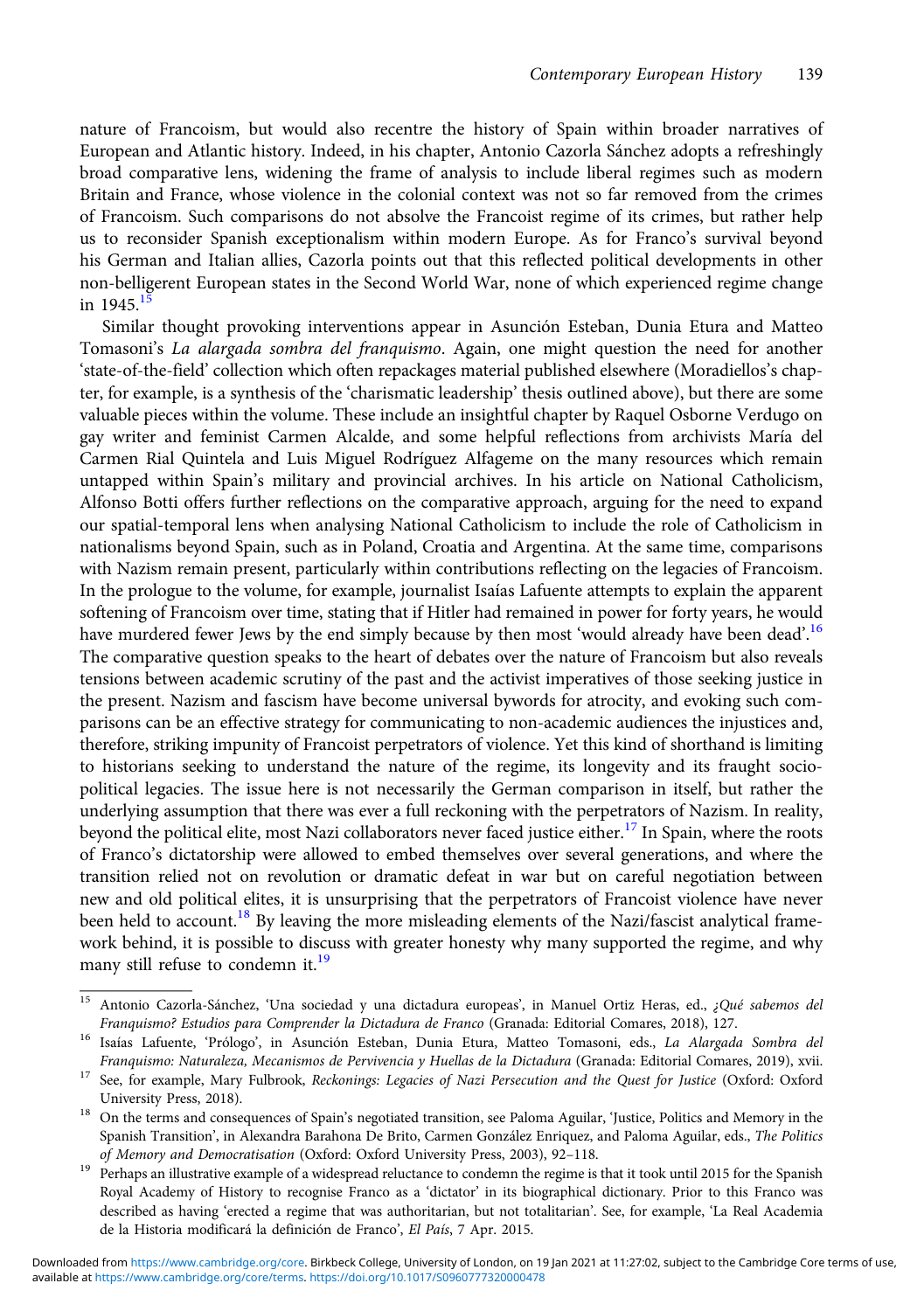José Babiano, Gutmaro Gómez, Antonio Míguez and Javier Tebar's Verdugos Impunes is in many ways the embodiment of the tension between academia and activism. Focusing on Francoism's human rights violations, the book is in fact an adaptation of a report commissioned to support the Argentinian legal case against the perpetrators of Francoist crimes, led by CEAQUA (Coordinadora de Apoyo a la Querella Argentina contra los Crimines del Franquismo). As such, Verdugos Impunes occupies an uncomfortable middle ground between historical monograph and present-day human rights inquiry. Perhaps the best example of this is the authors' insistence on the idea of the 'continuity' of Francoist violence over the course of the dictatorship.<sup>20</sup> Verdugos Impunes's overarching argument is that 'terror was a fundamental characteristic of the regime', and that in this sense there was a 'continuity which enables us to explain Francoism in its entirety'.<sup>21</sup> Though this line of argument perhaps makes sense within the context of the on-going court case, it is grating for the historian more familiar with scholarship on the evolution of Francoist violence, as well as more recent literature on the relationship between repression and consent.<sup>22</sup> In fact, the detail of the authors' analysis offers more nuance than this broad emphasis on continuity might suggest, and Babiano et al. do acknowledge variations in the use of state violence over the course of the dictatorship, which surged when the regime was weakest at its beginning and end.

The continuity thesis is explored chronologically, with earlier chapters outlining the legal and administrative structures which underpinned Francoist violence during the Civil War and post-war years. This early period saw the retrospective recalibration of the term 'rebellion' to signify loyalty to the republic in what Ramón Serrano Súñer infamously dubbed 'back to front justice' (justicia al revés).<sup>23</sup> Legislation such as the February 1939 Law of Political Responsibilities enabled the prosecution of those who had not actively supported the coup (which included retrospectively criminalising pro-Republican activity from October 1934), providing a veneer of legality for the prohibition of political parties, the purging of the state bureaucracy and the physical and economic repression of the vanquished. The book then offers an overview of the scale and nature of the human rights violations which took place after the Francoist victory in April 1939. The authors reject the idea that violence occurred within an 'action-reaction' spiral, asserting that the regime aimed to systematically eliminate those it regarded to be the enemies of Spain.<sup>24</sup> In this sense, Verdugos Impunes sits comfortably alongside the work of Paul Preston, Francisco Espinosa and Francisco Moreno, amongst others, who have argued that the Francoist forces embarked on a systematic campaign of repression, aimed at eliminating all existing and potential opposition to the nascent regime. $^{25}$ 

Later chapters discuss the evolution of violence during the 1960s and 1970s. The authors continue to argue the continuity of the regime's repressive character, contesting the idea that we can separate the dictatorship into an initial repressive period followed by a more peaceful era characterised by economic growth. From the late 1960s Spain saw rising unrest, particularly from student and worker movements,

<sup>&</sup>lt;sup>20</sup> José Babiano et al, *Verdugos Impunes*, 13, 117, 151.<br><sup>21</sup> Ibid., 8, 13. <br><sup>22</sup> See, for example, Ismael Saz and Alberto Gómez Roda, eds., *El franquismo en Valencia. Formas de vida y actitudes sociales* (Valencia: Epísteme, 1999); Ana Cabana, Xente de orde. O consentimiento cara ao franquismo en Galicia (Santiago de Compostela: tresCetres Editores, 2009); Miguel Ángel del Arco, Carlos Fuertes, Claudio Hernández and Jorge Marcos, eds., No solo miedo. Actitudes políticas y opinión popular bajo la dictadura franquista (1936–1977) (Granada: Editorial Comares, 2013); Julio Prada Rodríguez, ed., No solo represión. La construcción del franquismo en Galicia (Madrid: Biblioteca Nueva, 2014); Antonio Cazorla Sánchez, Fear and Progress: Ordinary lives in Franco's Spain (Oxford:

Wiley-Blackwell, 2010). <sup>23</sup> Ramón Serrano Súñer, Entre el silencio y la propaganda, la Historia como fue. Memorias (Barcelona: Planeta, 1977), 245,

cited in José Babiano et al, *Verdugos Impunes*, 61. <sup>24</sup> José Babiano et al, *Verdugos Impunes*, 89. <br><sup>25</sup> Paul Preston, *The Spanish Holocaust: Inquisition and Extermination in Twentieth-Century Spain* (London: Harper C 2012). See also Helen Graham, The Spanish Civil War: A Very Short Introduction (Oxford: Oxford University Press, 2005); Francisco Moreno Gómez, 1936: el genocidio franquista en Córdoba (Barcelona: Crítica, 2008); Francisco Espinosa Maestre, 'Julio de 1936. Golpe militar y plan de exterminio', in Julián Casanova, ed., Morir, Matar, Sobrevivir: La Violencia en la Dictadura de Franco (Barcelona: Crítica, 2002).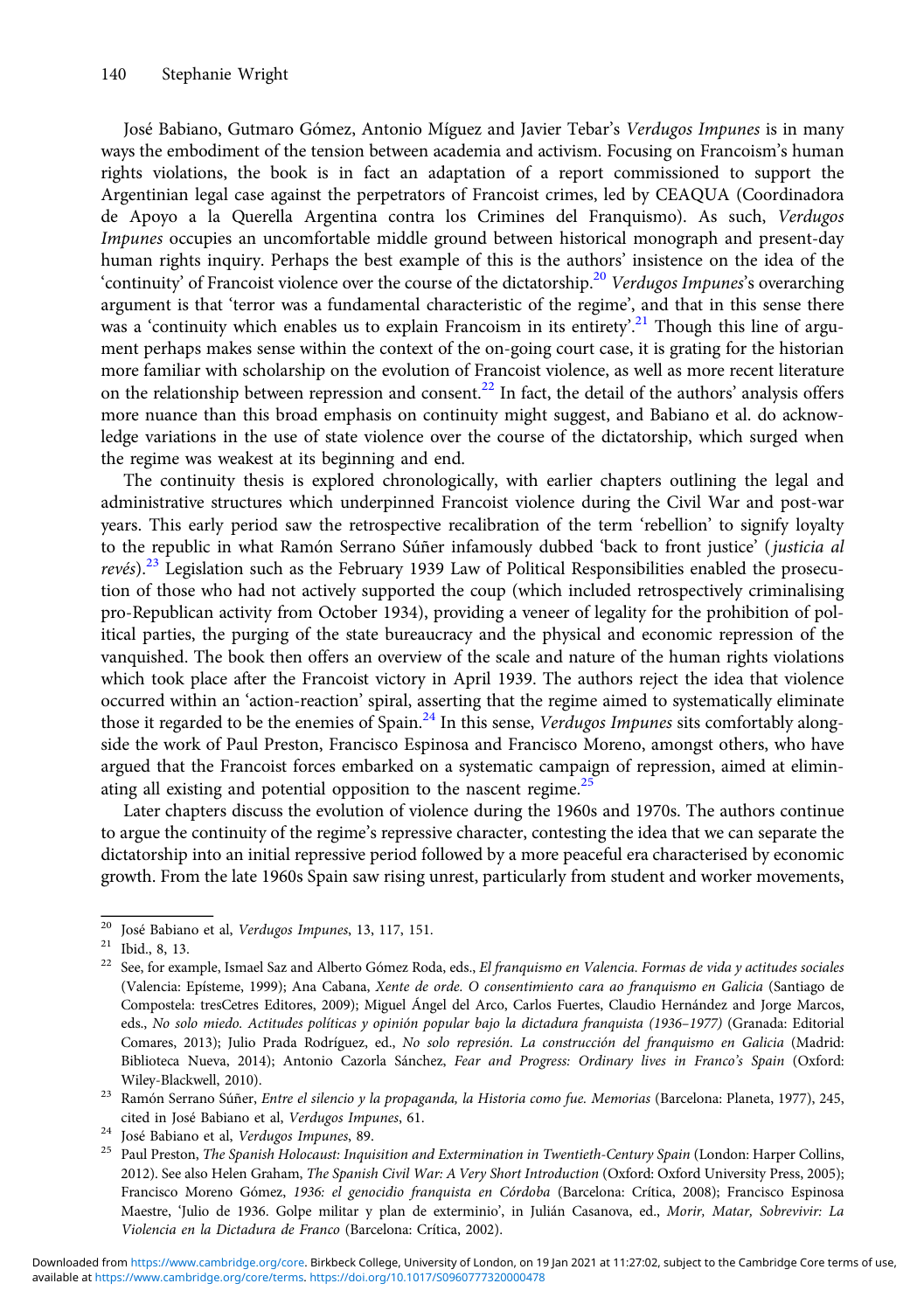which the authorities attempted to control with an increase in arrests. The authors illustrate the multifaceted nature of state violence, which included not only the direct, physical repression of dissidents, and workers in particular, but also the refusal to ensure legal guarantees in the courts, the tolerance of police brutality and the systematic use of torture, as well as the gendered repression of women and homosexuals. This acknowledgement of gendered violence, though welcome, is also reductive in parts. The authors state that women were not only repressed for their political activism, but also for the transgression of feminine norms which this implied, notably their violation of the boundary between the public and private sphere. While there is no doubt that the trope of the *mujer mala* was used to smear the reputations of female activists, moving beyond the private sphere was not, in itself, sufficient basis for repression. Indeed, in Qué sabemos del franquismo Angela Cenarro shows us that despite legal and propagandistic imperatives aimed at discouraging female employment, levels remained at around 12 per cent, similar to those under the Second Republic.<sup>26</sup>

There is no doubt that greater attention to such paradoxes would have enabled Verdugos Impunes to better situate the Francoist repression within its social context and to draw out the complex social relationships which shaped, and at times facilitated, violence against the vanquished of the Civil War and the dissidents of future generations. Yet the author's final remarks remind us that it is not the book's intention to revise current historical literature on repression but rather to reflect on the presentday legal case against Francoism. The book ends with the anecdote of Maria Teresa Vilajeliu, the employee of a local tax bureau forced over many years to process the tax returns of the man who tortured her in 1975. For people like Maria Teresa, the 1977 amnesty law closed the door to restitution, and the authors advocate a re-evaluation not only of the consequences of this law, but its continuing validity. The authors' broad reliance on secondary material means that scholars of the Francoist repression are unlikely to find anything new within this analysis, though students may find it helpful as an introduction or summary of Francoism's human rights abuses.

Julio Prada Rodríguez's Plundering of the Vanquished offers an altogether more considered contribution to current scholarship on repression, which embraces recent developments in the literature on the 'grey zones' of Spanish society, those masses of Spaniards whose political ambivalence contributed to the long-term stability of the Francoist regime.<sup>27</sup> In this book, Prada offers an outline of economic repression during the early Francoist period, from the unauthorised requisitions and pillaging of the Civil War, to attempts by the central government to impose a more ordered state of affairs with legislative innovations such as Decree no.108 and the Law of Political Responsibilities. Yet the true value of Prada's offering lies in his analysis of how legislative imperatives played out on the ground. Through a close examination of a range of bureaucratic records, including court and requisition documents, Prada allows us to glimpse 'the not always smooth relations that the regime's adherents maintained with the military powers', as well as the 'reluctance of specific sectors of the population to collaborate' with the regime.

Surviving case files reveal that a range of actors indulged in economic repression, from the military authorities and armed militias, to local extortion rings and individual opportunists, such as a guard in O Carballiño who coerced a group of prisoners into covering his bar tab at various local establishments.<sup>28</sup> Victims were often men under the age of thirty, commonly targeted for their political and social leanings and their refusal to have supported the coup. Nonetheless, there was significant geographical variation; in Galicia, for example, regional nationalists did not make up a large proportion of victims, which stood in contrast to the more severe persecution of the PNV in the Basque Country. With regards to female victims, being associated with the Second Republic's 'modern woman' was insufficient cause for conviction through the court martial, though such perceived transgressions

<sup>&</sup>lt;sup>26</sup> Ángela Cenarro Lagunas, 'Visibilización, revisión y nuevas perspectivas: la historia de las mujeres y del género en la dictadura de Franco', in Ortiz Heras, ¿Qué sabemos del Franquismo?, 203.<br><sup>27</sup> The 'grey zones' will be discussed further below. See Claudio Hernández Burgos, Franquismo a Ras de Suelo: Zonas Grises,

Apoyos Sociales y Actitudes durante la Dictadura (1936–1976) (Granada: Editorial Universidad de Granada, 2013). <sup>28</sup> Prada Rodríguez, Plundering of the Vanquished, 41.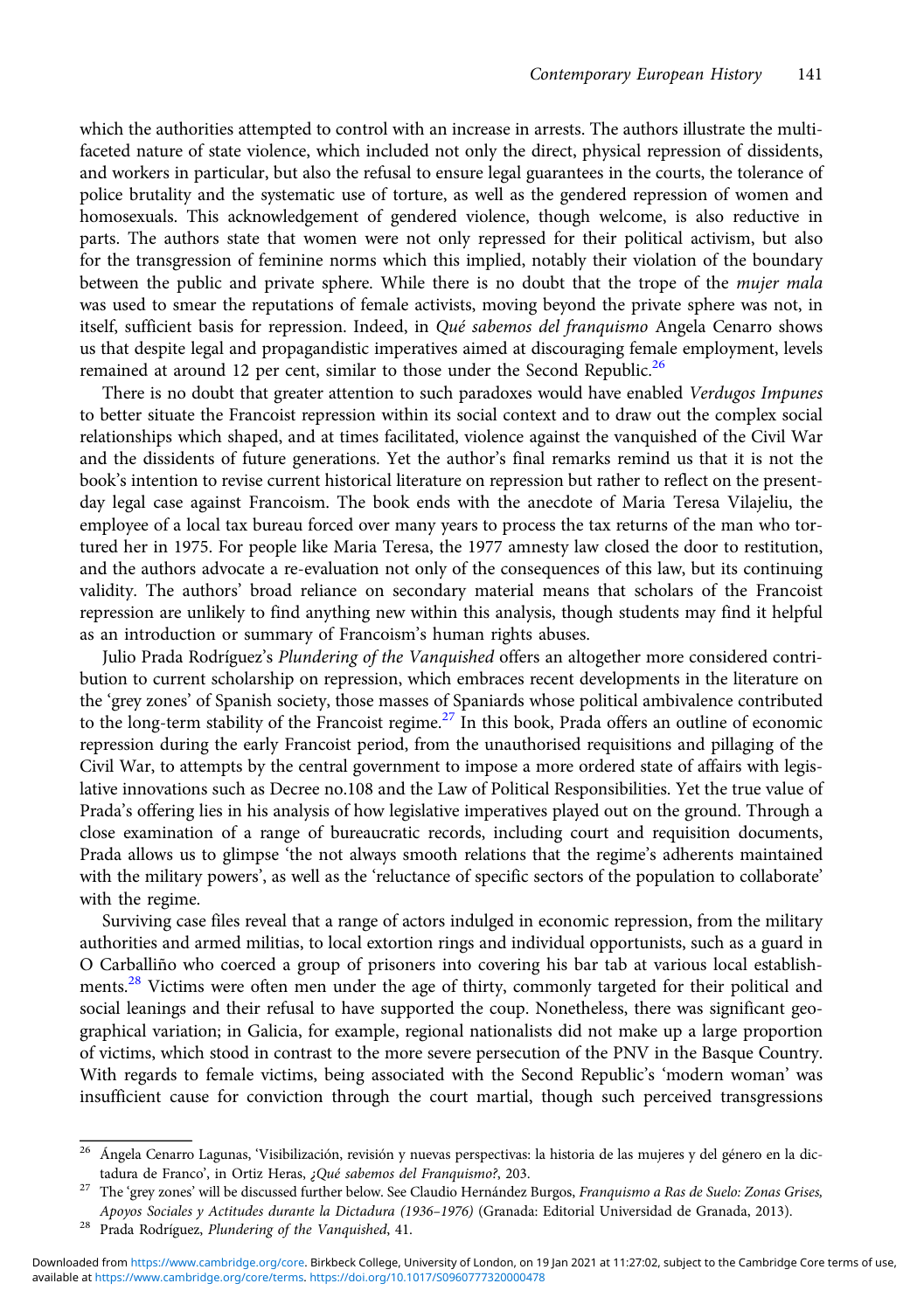could reinforce perceptions of guilt for those under scrutiny. Perhaps of interest to historians of other contexts is that denunciation appeared to play a relatively minor role in the opening of criminal proceedings, though Prada includes the caveat that written records often omit the more informal 'tip-offs' which likely helped to drive the legal apparatus of repression.<sup>29</sup> In addition, judges relied heavily on witnesses testifying to an individual's behaviour, and particular stock was placed in the statements of civil guards, mayors and parish priests. 'Lay' citizens also played an important role in this, which allowed some to air their personal grievances and rivalries. Nonetheless, Prada highlights that the evidence available precludes the conclusion that huge sections of the population supported the regime because they benefitted directly from the plunder of the vanquished.

Wealth was also extracted from the population through the institutionalisation of 'patriotic donations'. These were particularly valuable from a propagandistic perspective as they served to entrench the figure of the 'enemy' while helping to forge a collective Francoist identity. 'Donors' came from all socio-economic backgrounds; some gave willingly, while others contributed from a position of vulnerability in an attempt to curry favour with the new authorities. In fact, many from all backgrounds contributed only reluctantly, though this did not necessarily imply opposition to Francoism itself. Many Spaniards became weary of repeated demands for cash, while groups such as the Company of Mary in Ciudad Jardín (A Coruña) resented the donation of property central to their daily activities. As the book reaches its conclusion, Prada offers a thought provoking analysis of the defence strategies developed by the victims of economic repression. The accused had some, albeit limited, tactics for preempting financial punishment, including the timely sale of livestock, alleging the existence of debt to third parties or intentionally delaying legal proceedings by claiming ill health. Spaniards from all backgrounds often transcended the victor–vanquished division imposed from above to speak in defence of their neighbours, peers and acquaintances. Such findings testify to the strength of pre-Civil War structures of patronage, community and kinship in the post-war period, as well as the 'dynamic and unstable' character of popular attitudes during early Francoism. Most of all, Prada's research underlines the importance of 'negotiation' for understanding the behaviour of many Spaniards within the 'restricted limits of tolerance that the regime was willing to accept'.<sup>30</sup>

Carlos Fuertes Muñoz's Viviendo en Dictadura offers further insights into the complex relationship between 'ordinary' people and Francoism. In his thoroughly researched and engagingly written book, Fuertes brings further definition to Claudio Hernández's 2013 'grey zones' thesis.<sup>31</sup> Based on an impressive source base, with particular emphasis on oral history interviews with 'ordinary people' in the Valencian region, Fuertes sheds light on a demographic category he refers to as the 'ordinary victors' (vencedores communes). This term refers to those non-elite individuals far removed from the forefront of politics, who nonetheless unequivocally identified with the coup d'état of 18 July 1936 and the subsequent Francoist victory of 1939, which they felt had restored law and order to Spain.<sup>32</sup> Through this analytical focus, Fuertes deftly illustrates the evolution of such attitudes over time, recognising the many contradictions therein, as well as the agency and protagonism of ordinary people under the regime.

The book is separated into two parts. The first explores the extent to which the Civil War and Francoist repression shaped attitudes towards the regime, while the second focuses on the impact of the socioeconomic reforms introduced from the 1950s. Discourses which depicted the republican period as chaotic, anticlerical and violent ensured that many apolitical Spaniards considered the Civil War and dictatorship to be a 'lesser evil' (mal menor).<sup>33</sup> Yet the Francoist 'culture of victory'

 $29$  Ibid., 107. On the important role of denunciation in modern European History, see Sheila Fitzpatrick and Robert Gellately, 'Introduction to the Practices of Denunciation in Modern European History, 1789–1989', Journal of Modern History, 68, 4 (1996), 747–67.<br><sup>30</sup> Ibid., 190.<br><sup>31</sup> Hernández, Franquismo a Ras de Suelo.<br><sup>32</sup> Carlos Fuertes Muñoz, *Viviendo en dictadura: La evolución de las actitudes sociales hacia el franquismo* (Granada:

Editorial Comares, 2017), 17, 31, 265. <sup>33</sup> Ibid., 90.

available at <https://www.cambridge.org/core/terms>.<https://doi.org/10.1017/S0960777320000478> Downloaded from [https://www.cambridge.org/core.](https://www.cambridge.org/core) Birkbeck College, University of London, on 19 Jan 2021 at 11:27:02, subject to the Cambridge Core terms of use,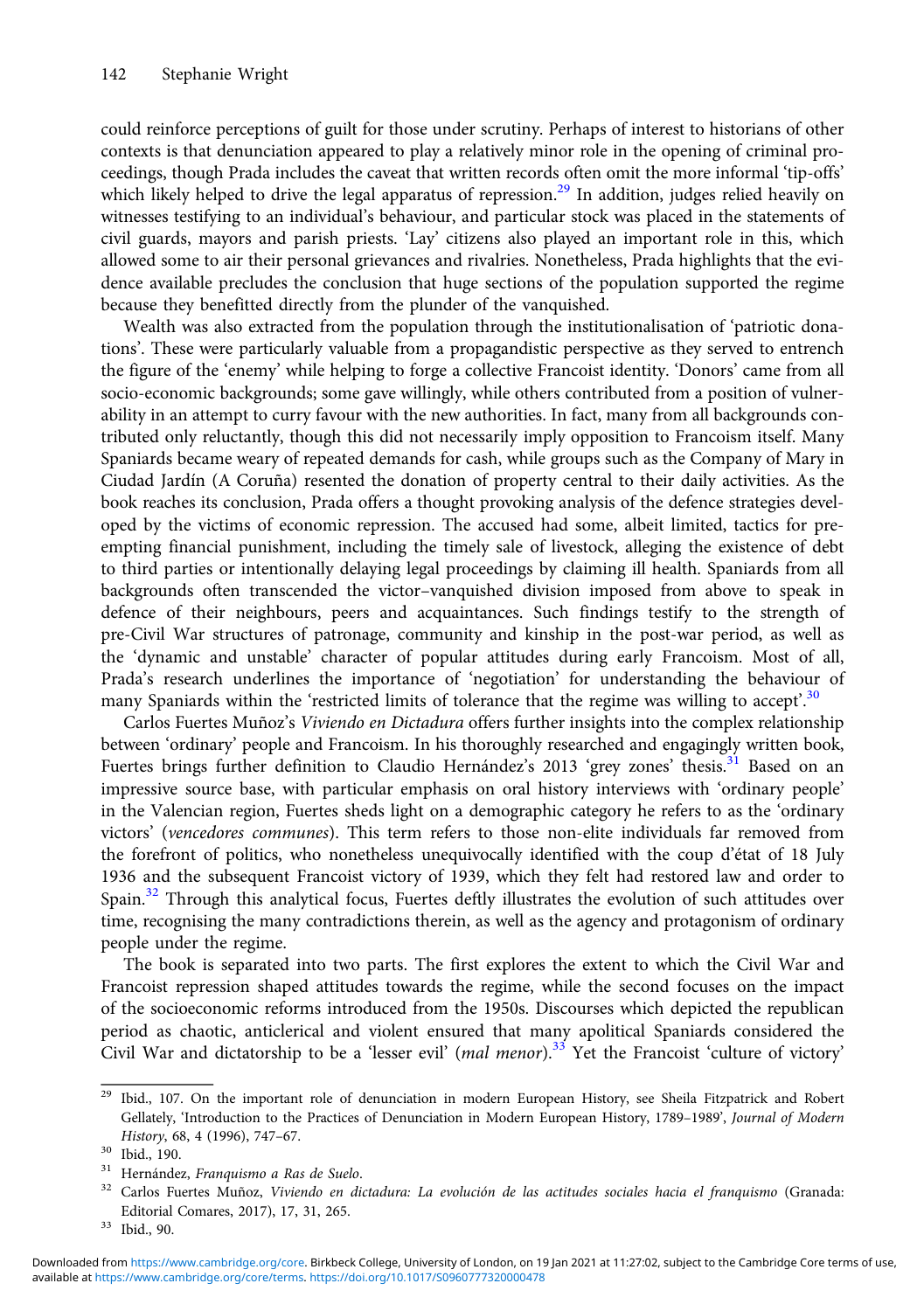constituted a disappointment to many even on the right, especially those who fell between the ideological cracks of the conflict, being considered too 'blue' under republican control, but too 'red' following the Francoist 'liberation'. Furthermore, Fuertes demonstrates clearly the impact of generational change on social attitudes, particularly the coming of age of Spaniards who had not known the Civil War or economic hardships of the 1940s. Support for Francoism was negatively affected by its repression of student protests from the 1960s. At this time the Franco-supporting parents of young adults caught up in this repression were forced to confront the realities of the regime's violence, something they had hitherto been protected from. Many vencedores comunes became increasingly uncomfortable with the violence of the regime, exacerbated by growing uncertainty over Spain's political future, and even fears of anti-Francoist revenge after the death of Franco. Fuertes cites Jesús Navarro Valero, born to an important business family, who expressed himself in no uncertain terms: 'I'd be the first to have my throat cut'.<sup>34</sup> For many years the traumatic memory of the Civil War and desire for normality certainly brought the regime stability, but – by fostering a society fearful of politics – also precluded any active identification with Francoism.

The 1950s saw some improvement in socio-economic conditions compared to the 1940s, but much of the population still experienced significant economic hardship given that autarky was only abandoned at the end of the decade. The general disaffection of this period can be seen in the rise in worker and student protests from 1956. In the 1960s and 1970s anti-Francoist groups such as the PCE noted how economic growth fostered greater passivity and accommodation with the regime. Social policies, such as the introduction of social security, investment in education, Falangist leisure projects, housing policies and large infrastructure projects were generally viewed favourably by Fuertes's informants, though these often simultaneously remained critical of the regime and its excesses. 'Progress' was not necessarily considered to be the result of Francoism's competent management of the economy but rather the result of external or extra-governmental factors. Often holding down multiple jobs to support their families, informants attributed the improvement in their standard of living to their own hard graft, or else to a 'natural' sense of progress over time. Others recognised the flaws in the Francoist administration, notably the corruption of officials, or inequalities between rural and urban development. In this sense, and in yet another paradox of Francoism, while developmental policies helped to maintain the consent of the population, they were unable to convert passive conformity into the active support necessary to ensure the survival of Francoism beyond the dictator's death.

A minor critique of Viviendo en Dictadura is the slim initial justification provided for the Valencian case study.<sup>35</sup> While it is refreshing to see a frank discussion of the practical advantages of studying the region in which the author is based, greater discussion of the merits of this geographical focus would have been welcome. For instance, many of the book's oral history informants express themselves in Valencian, and therefore some consideration of the impact of regional identity on social attitudes could have been particularly interesting. A more in-depth discussion of the specificities of the Valencian case might also have helped to mitigate the oversight of what is surely an important subcategory of vencedores communes: Francoist Civil War veterans. The many disparities between rhetoric and reality make former Civil War conscripts particularly interesting from the perspective of the regime's social support base. This omission raises a broader point about the conceptual clarity of terms like 'ordinary people', 'grey zones' or 'ordinary victors'. These are necessarily hazy given the instability of social attitudes and the changing nature of Spanish society over the course of the dictatorship, but perhaps we need to pay greater attention to who exactly is being referred to, and to trace with greater precision how the intersecting experiences of Civil War allegiance, social class, geographical origin, gender, ethnicity and other such identity markers shaped an individual's relationship with the regime. 'Ordinariness' is not an innate quality but is defined by circumstance, and should not sim-

 $\frac{34}{34}$  Ibid., 75.<br><sup>35</sup> Fuertes is by no means alone in this practice, and similar criticism could be levelled against Prada Rodriguez's Plundering the Vanquished.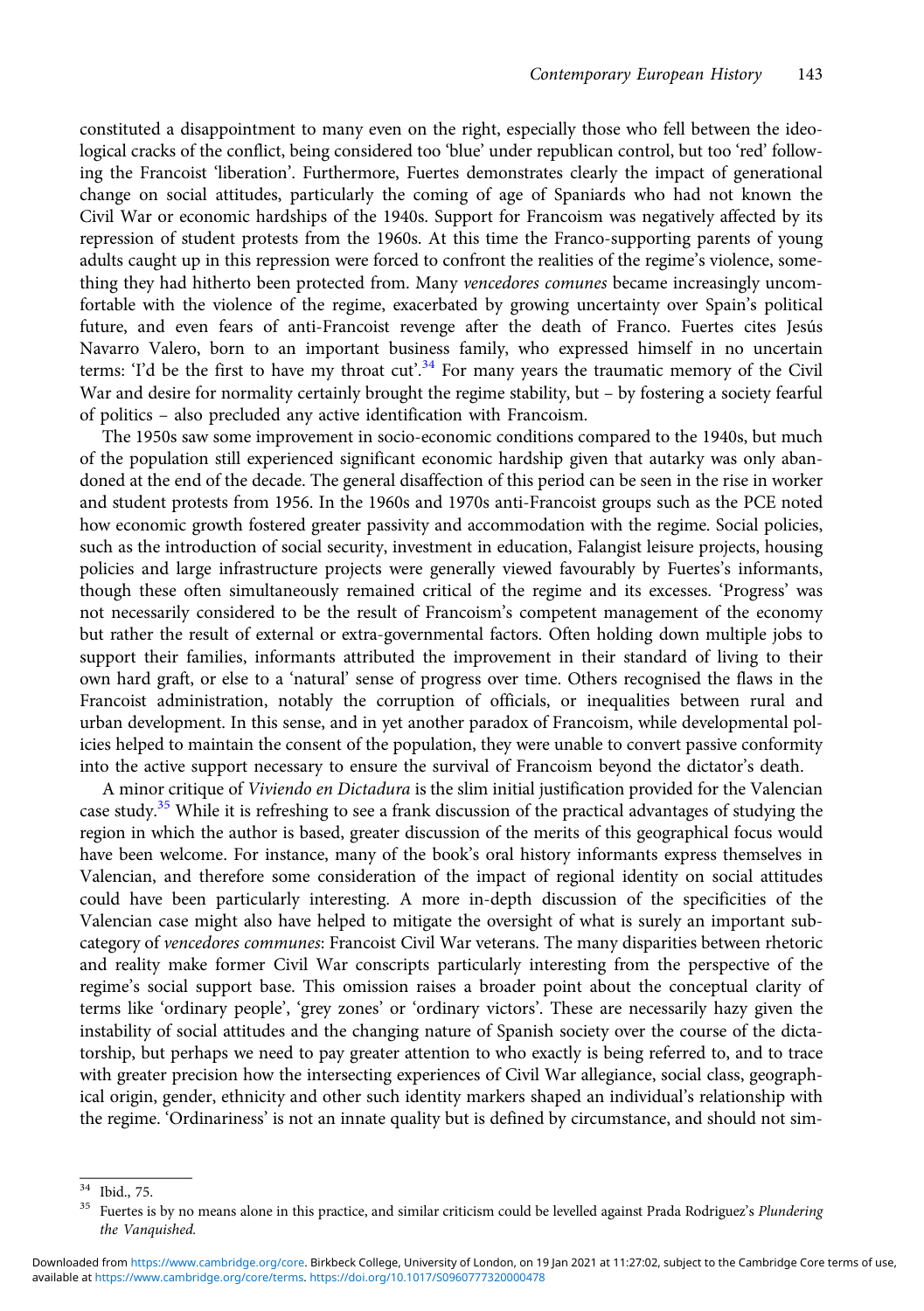ply be shorthand for those 'anonymous individuals' that we, as historians, have not heard of.<sup>36</sup> It is up to us as historians not only to investigate shifting conceptions of 'ordinariness', but to look behind the inevitability that this label implies.

Viviendo en Dictadura also boasts a thoughtful prologue penned by Ismael Saz, which signposts a broader point worthy of comment. While Saz remarks positively on the fact that scholarship on Francoism no longer constitutes 'a type of wasteland' isolated from international historiographical trends, he laments the lack of theoretical and methodological innovations emerging from the field itself.<sup>37</sup> David Brydan's Franco's Internationalists constitutes an excellent example of how the Francoist case can act as a springboard for re-evaluating historiographies beyond the context of modern Spain. Brydan's accessibly written and meticulously researched study of Francoist social experts is at once a history of the Francoist regime's search for legitimacy on the international stage in the 1940s and 1950s and a re-evaluation of the history of internationalism in the twentieth century. Drawing on a broad international source base, Brydan explores the role of Spanish social experts, usually medical professionals, in steering Francoist Spain through the uncertainty of the Second World War and the renegotiation of its international position amidst the isolation of the post-war years. Building on the work of Carme Molinero, Brydan's overarching argument is that the notion of Francoist Spain as a modern, 'social state' was a strategy used not only to capture support domestically but also on the international stage.<sup>38</sup> Doctors, nurses and social insurance specialists were important agents of this message internationally, and were therefore key to Francoism's search for international legitimacy in the years following the Spanish Civil War. At the same time the monograph also revises liberal and secular narratives of twentieth-century internationalism, testifying to the presence of an active community of 'nationalists in an age of internationalism', operating in a range of geographical spheres.<sup>39</sup>

Each of Brydan's five chapters addresses a different arena of this struggle for legitimacy: Axis internationalism before and during the Second World War, liberal organisations like the WHO after 1945, colonial Africa, Latin America and, finally, Catholic internationalism. Relationships between Spanish and German social experts during the Second World War demonstrated continuity with pre-war practice, but also the belief that 'the future of international cooperation and exchange would take place within an Axis-dominated system'.<sup>40</sup> Depicting international health, welfare and humanitarianism as 'technical' fields separate from politics, social experts like director general of health, José Palanca were subsequently able to represent Spain as a social state worthy of international acceptance after 1945. Though initially excluded from the WHO upon its foundation in 1946, the ability of social experts to influence the organisation's structure would contribute to Spain's entry in 1951, a stepping stone to UN membership in 1955. Colonial Africa provided another setting in which Francoist health experts could showcase Spain's benevolent, civilising virtues to international observers. Such attempts met with limited success, particularly as Spanish health initiatives in northern Morocco and Spanish Guinea tended to focus on the protection of Spanish subjects, rather than the wellbeing of the colonised. Latin America was more central to the regime's international rehabilitation, and states from this region would eventually constitute the bedrock of support for Spain's accession to the UN. In Latin America, Spain could project itself as a bastion of conservative Catholic modernity, while drawing heavily on the more traditional concept of Hispanidad.<sup>41</sup> It was this combination of the traditional and the modern which made Francoist social experts such important vectors of Spanish cultural

<sup>&</sup>lt;sup>36</sup> Prada Rodríguez, *Plundering of the Vanquished*, 14.<br><sup>37</sup> Ismael Saz, 'Prólogo', in Fuertes, *Viviendo en Dictadura*, xii. This point is also raised by Ana Cabana Iglesia, in Ortiz Heras, Qué sabemos del franquismo, 89.<br><sup>38</sup> Carme Molinero, *La captación de las masas: política social y propaganda en el régimen franquista (Madrid: Cátedra, 2005).*<br><sup>39</sup> David Brydan, *Franco's Internationalists: Social* 

Press, 2019), 176.<br><sup>40</sup> Ibid., 21.<br><sup>41</sup> The term *Hispanidad* refers to the historical, colonial, cultural, linguistic, religious, social and political ties between Spain

and Hispanic America. The concept gained increased prominence under Francoism, particularly during the regime's initial period of international isolation.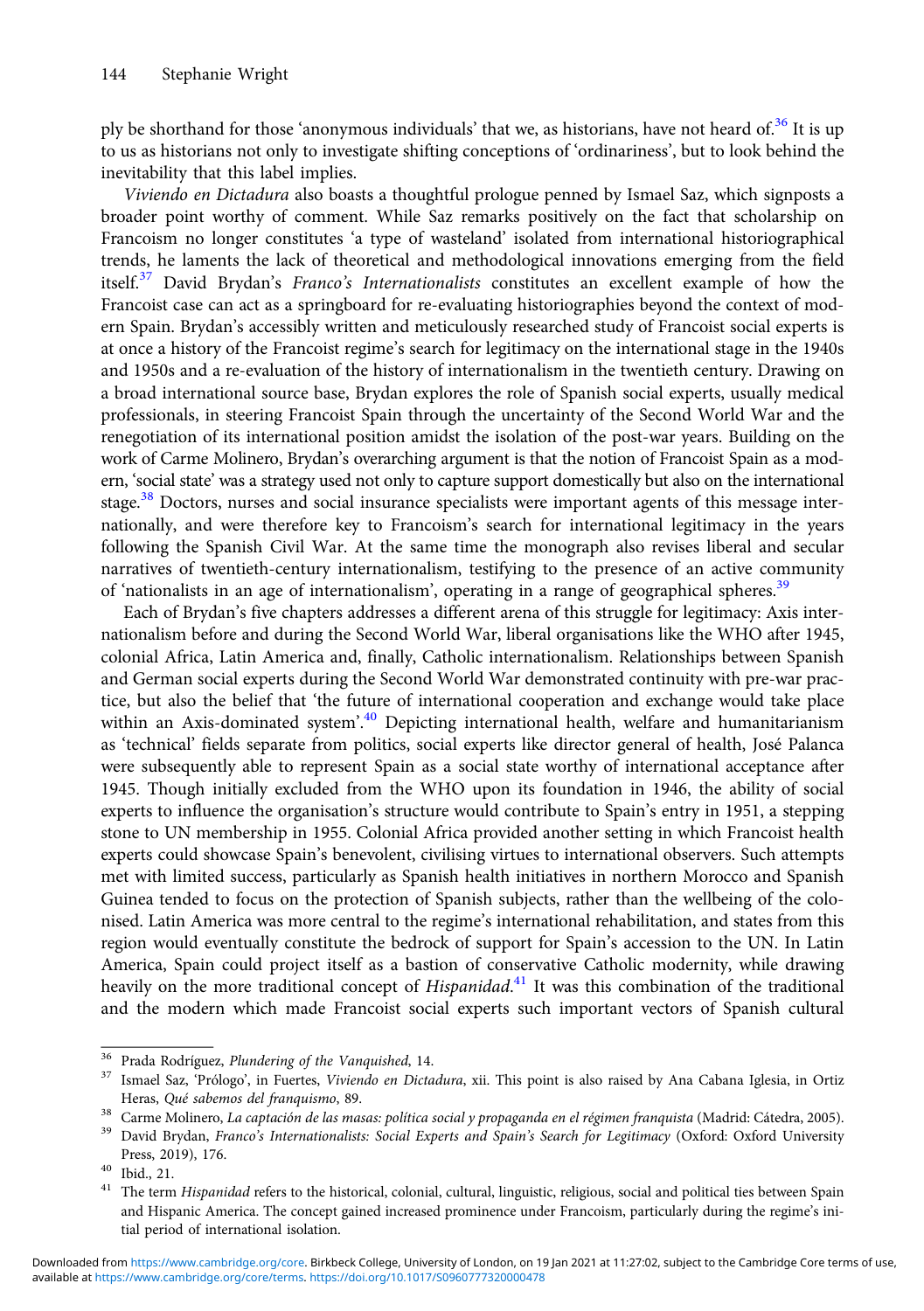diplomacy in Latin America, where, despite opposition from republican exiles, the regime could promote an Ibero-American 'third way' between communism and the capitalist welfare state. Broad sympathy for Francoist Spain amongst the international Catholic community, particularly in the context of the Cold War, facilitated the promotion of Francoist Spain as the 'spiritual reserve of the West'. In this sense, while existing scholarship offers a broadly secular narrative of post-war internationalism, Franco's Internationalists highlights the relevance of religious interests to a broad range of secular international institutions well into the twentieth century.

While Franco's Internationalists focuses on the professional lives of Francoism's social experts, Brydan might have offered a greater sense of their personal agency and reflections on their time spent abroad. There is an intriguing contradiction in the fact that these ambassadors of Francoism chose to spend so much time outside of Spain and its socio-political confines, and this reviewer was particularly curious to learn more about the day-to-day lives of, for example, the nearly 16,000 Francoist female missionaries based in Latin America, Africa and Asia.<sup>42</sup> Notwithstanding this comment, Brydan's study not only demonstrates the intellectual benefits of confronting the regime's paradoxes, but also reminds us that Spain's recent experiences of dictatorship are fertile ground for producing paradigm-shifting interventions within a range of international historiographical fields.

Recent discussions of Spain's modern history have warned against overstating the country's exceptionality within its continental context.<sup>43</sup> Studies of Spain's protectorate in northern Morocco have, for example, muddied conceptual distinctions between Franco's authoritarian regime and its democratic European neighbours, while Spain's fraught historical memory debates are not so dissimilar from discussions in other European nations which have recently known civil war.<sup>44</sup> Yet it would be a mistake to understate the potential of the Spanish perspective to reinvigorate current debates in the historiography of modern Europe. The influence of National Catholicism on countless aspects of life under the dictatorship offers rich opportunities for challenging secularising narratives in all manner of fields, as Brydan's work reviewed here indeed illustrates. The history of gender, sexuality and the body can also be enriched through greater attention to the impact of political and cultural Catholicism on understandings of femininity and masculinity in the modern period.<sup>45</sup> Furthermore, the fact that the political cleavages of the Civil War upset pre-existing social hierarchies renders Francoist Spain a productive context in which to test the intersectional turn in social history, notably the impact of Spain's socio-political context on notions of gender, class, sexuality, disability and racial privilege.<sup>46</sup> For historians of the Cold War, Francoist Spain's often greater identification with its Latin

<sup>&</sup>lt;sup>42</sup> Ibid., 161–3.<br><sup>43</sup> See, for example, contributions to the *Journal of Contemporary European History's* recent roundtable on the Spanish Civil War, in particular: Eduardo González Calleja, 'The Spanish Civil War: New Approaches and Historiographic Perspectives', Contemporary European History, 29 (2020), 265–6; Giuliana Chamedes, 'Transnationalising the Spanish

Civil War', 263; Helen Graham, 'On Historicising the War in Spain', 270. <sup>44</sup> Eric Storm and Ali Al Tuma, eds., Colonial Soldiers in Europe, 1914–1945: Aliens in Uniform in Wartime Societies (New York: Routledge, 2016); Rocío Velasco de Castro, 'La imagen del "moro" en la formulación e instrumentalización del Africanismo franquista', Hispania, 74, 246 (2014), 205–36; Antonio Cazorla Sánchez, 'From

Ideological to Humanistic Interpretations', Contemporary European History, 29 (2020), 260. <sup>45</sup> See, for example, Mary Vincent, 'Made Flesh? Gender and Doctrine in Religious Violence in Twentieth-Century Spain', Gender and History, 25, 3 (2013), 668–80; Nerea Aresti, 'Masculinidad y nación en la España de los 1920 y 1930', Mélanges de la Casa de Velázquez, 42, 2 (2012), 55-72; Richard Cleminson, 'Iberian Eugenics? Cross-overs and Contrasts between Spanish and Portuguese Eugenics, 1930–1950', Dynamis, 37, 1 (2017), 89–110; Yvonne Maria Werner, ed., Christian Masculinity: Men and Religion in Northern Europe in the 19<sup>th</sup> and 20<sup>th</sup> Centuries (Leuven: Leuven Universit

<sup>&</sup>lt;sup>46</sup> See, for example, Richard Cleminson, 'Stonewall and its Legacy in Iberia', History Workshop Journal, 89 (2020), 214-9; Javier Fernández Galeano, 'Is He a "Social Danger?": The Franco Regime's Judicial Prosecution of Homosexuality in Málaga under the Ley de Vagos y Maleantes', Journal of the History of Sexuality, 25, 1 (2016), 1–31; Stephanie Wright, 'Glorious Brothers, Unsuitable Lovers: Moroccan Veterans, Spanish Women and the Mechanisms of Francoist Paternalism', Journal of Contemporary History, 55, 1 (2020), 52–74. On intersectionality, see Kimberlé Crenshaw, 'Mapping the Margins: Intersectionality, Identity Politics, and Violence Against Women of Color', Stanford Law Review, 43, 6 (1991), 1241–99.